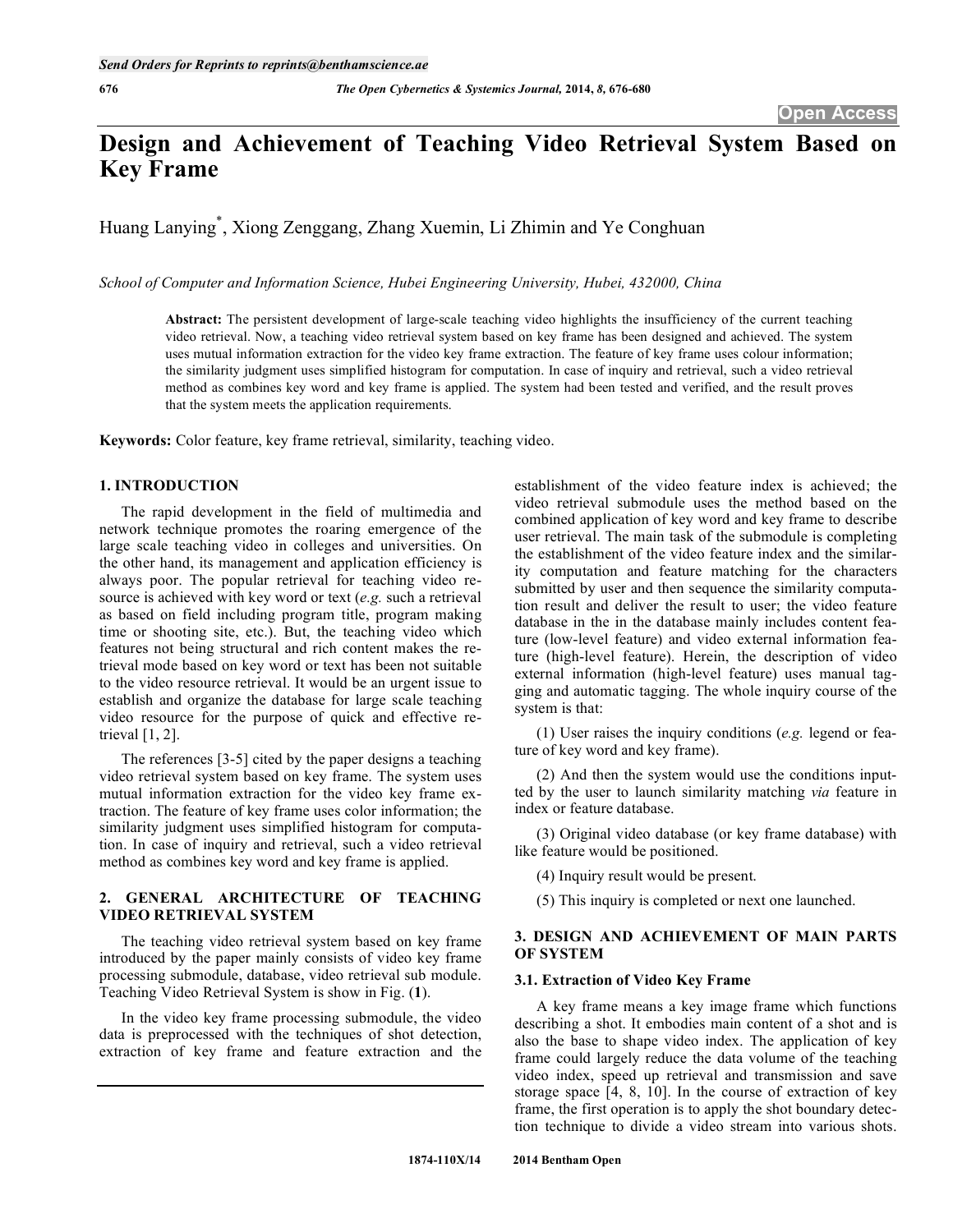

**Fig. (1).** Teaching video retrieval system.

Secondly, relevant algorithm is used to extract one or more key frame from each shot which would be crucial to describe shot content. In conclusion, the teaching video retrieval based on content feature has its core of the extraction of key frame which would directly decide the performance quality of the retrieval system [4, 8, 10]. The typical extraction method includes: (1) that based on shot boundary. The method features simple achievement because the quantity of the key frame is certain (one frame or two frames). But its effect is not stable [4, 8]. (2) That based on vision content. The method allows user to depend on change degree of shot content to select relevant quantity of key frame. However, the frame selected may present no representative. It means that selecting excessive key frame may be probable [4, 8]. (3) That based on motion analysis. The method allows user to depend on shot content to select relevant quantity of key frame. However, such method features hard difficulty and work for achievement [4, 8, 9]. (4) That based on clustering. When this method is applied, the quantity of the key frame is decided by categories which are also subject to threshold appointed. The selection of threshold has great influence on the result of the extraction of key frame. Moreover, the computation is also somewhat heavy frames [4, 7, 8].

Considering the characteristic of the above extraction of key frame, on the base of the references [6, 9, 10], the paper introduces a method for extraction of key frame based on mutual information, detailed as follows: The mutual information in consecutive two frames is used to measure the similarity between two images. Meanwhile, according to the characteristic of the shot sequence, the clustering method is applied to extract one or more key frame for each shot.

With given image A and B, mutual information is defined as:

$$
I(A, B)=H(A)+H(B)-H(A, B)
$$
 (1)

From the Formula (1), it could be known that mutual information I(A, B) means the information volume shared by two frames. Among, H(A) and H(B) are respectively entropy of video A and B.  $H(A, B)$  is union entropy of both. When I(A, B)=0, it means A independent of B each other. Larger the I(A, B) value is, higher the similarity between two images would be. For two consecutive neighbouring frames, the mutual information of its three components RGB would be computed independently. As in Equation (1), the mutual information at the component R for neighbouring image frame could be expressed as follows:

$$
I_{(t,t+1)}^R = \sum_{a=0}^{a=L-1} \sum_{b=0}^{b=L-1} p_{AB}(a,b)^* \log \frac{p_{AB}(a,b)}{p_A(a)p_B(b)} \tag{2}
$$

General mutual information between image t and image t+1 could be expressed as follows:

$$
I_{(t,t+1)} = I_{(t,t+1)}^R + I_{(t,t+1)}^G + I_{(t,t+1)}^B
$$
\n(3)

wherein, PA (a) and PB (b) respectively means probability density distribution in video frame A and B. PAB(a,b) means union probability distribution of video frame A and B.

The algorithm for the extraction of key frame detailed as follows:

1) To get mutual information  $I_{(t,t+1)}$  of neighbouring frame in video;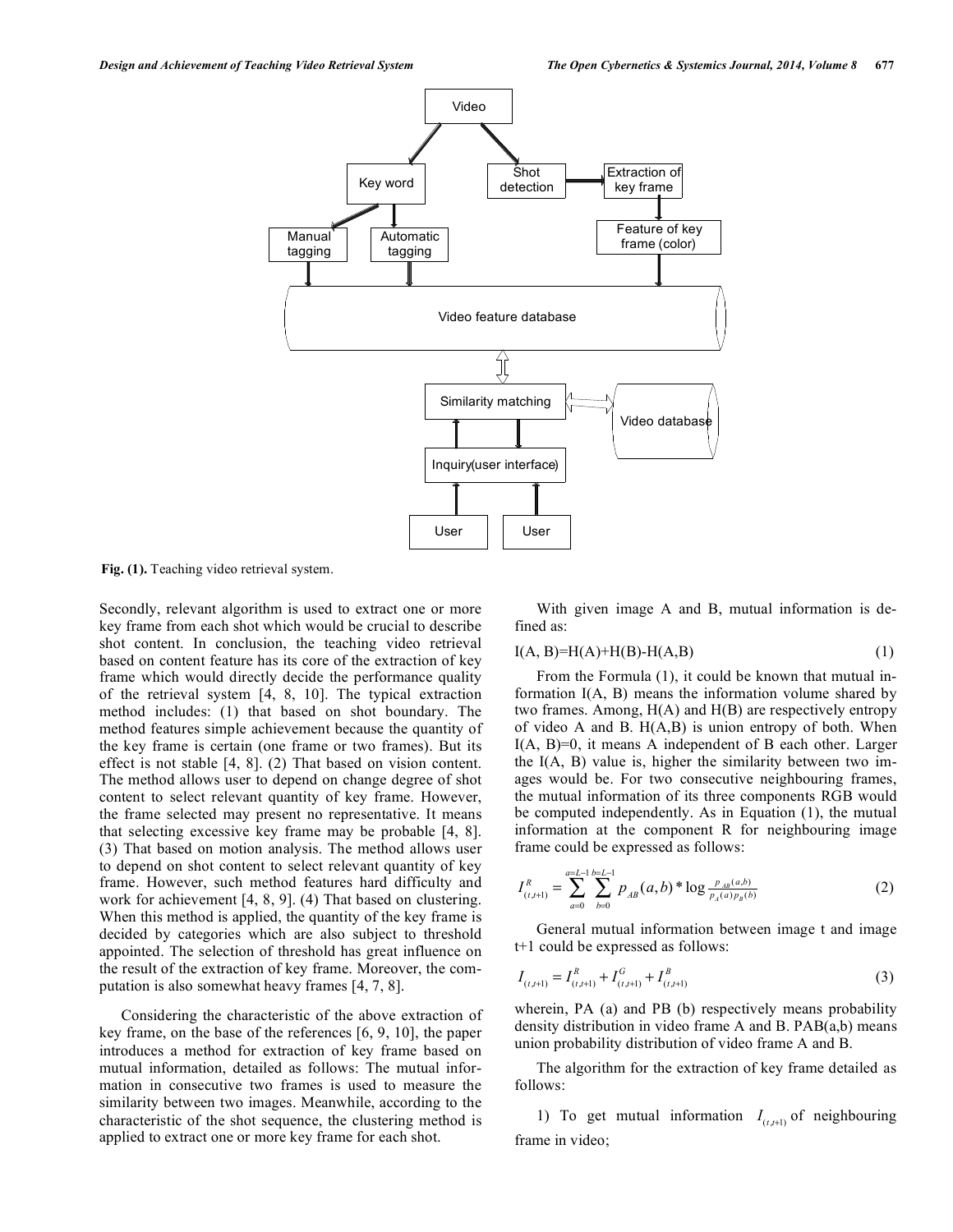

**Fig. (2).** Extraction of key frame in video clipkylie.

| Table 1. |  | Test result. |
|----------|--|--------------|
|          |  |              |

| <b>Video Sequence</b> | Length/Frame | <b>Shots</b> | <b>Key Frames Extracted</b> | <b>Visualized Key Frames</b> |
|-----------------------|--------------|--------------|-----------------------------|------------------------------|
| Feature film          | 4370         | 30           | 38                          | 34                           |
| News film             | 204          |              | 18                          |                              |
| Popular science film  | 2280         |              | 13                          |                              |
| Cartoon film          | 5670         | J.           | 62                          | 56                           |

2) In the light of initial threshold  $\theta$ 1 define the category, *i.e.* if mutual information between neighbouring frame I (t,  $t+1$ )<  $\theta$ 1, new category defining begins;

3) Compute average mutual information of each category;

4) Merge the category in accordance with threshold  $\theta$ 2;

5) Select such a frame as has mutual information most close to average mutual information of the category as key frame candidate.

Refer to Fig.  $(2)$  for extraction result  $(02=0.4)$ . Fig.  $(2)$ shows the result of the extraction of key frame by mutual information in the video clipkylie (foreign video retrieval study website http://www.videokeyframes.de)

The paper also introduces the test aiming at the performance of the extraction of key frame by mutual information (see Table **1**). The data in Table **1** comes from the experiment respectively aiming at feature film, news film, popular science film and cartoon film, etc. with video format of MPEG and AVI.

The test result in Table **1** verifies that the key frame extracted could better indicate teaching video by little data processing and computation. Its shortcoming is the selection of  $\theta$ 2 is subject to manual debugging.

#### **3.2 Feature Extraction**

The frame image feature of a general video includes two categories, one based on text (*e.g.* key word and note, etc.) and the other based on vision (*e.g.* color, texture, shape and object surface, etc.). The main extraction object introduced in the paper is the color and vision of the key frame. The feature extracted would be stored in the feature database for user inquiry and retrieval; in case of retrieval, the feature of the example video frame would be used to compare with the feature of the video in the database. Within set similarity, all the video which meets the requirement would be locked. The system uses color feature and RGB model. The statistic data of the color histogram could be achieved by Formula (4):

$$
H(k) = nk/N = 0, 1, \dots, L-1
$$
 (4)

wherein, k means the value range of the feature of the frame image, L value range of color, nk the quantity of the pixel which is in the frame image with a feature value and N the sum of the frame image pixel. The color histogram achieved by the above computation is a feature vector of dimension *K*, which is the statistic result for the color value of all the pixels in the frame image [3, 4, 8].

#### **3.3. Retrieval Based On Key Frame**

When the video is abstracted into key frame, the inquiry of teaching video would become a retrieval which is launched in accordance with similarity of certain feature, to key frame or video, stored in video database, which is similar to inquiry description; in the video retrieval sub module, the system introduced in the paper uses a method which combines key word with key frame to describe the inquiry requirement of the user; the subsystem includes user inquiry model and similarity matching module. The retrieval based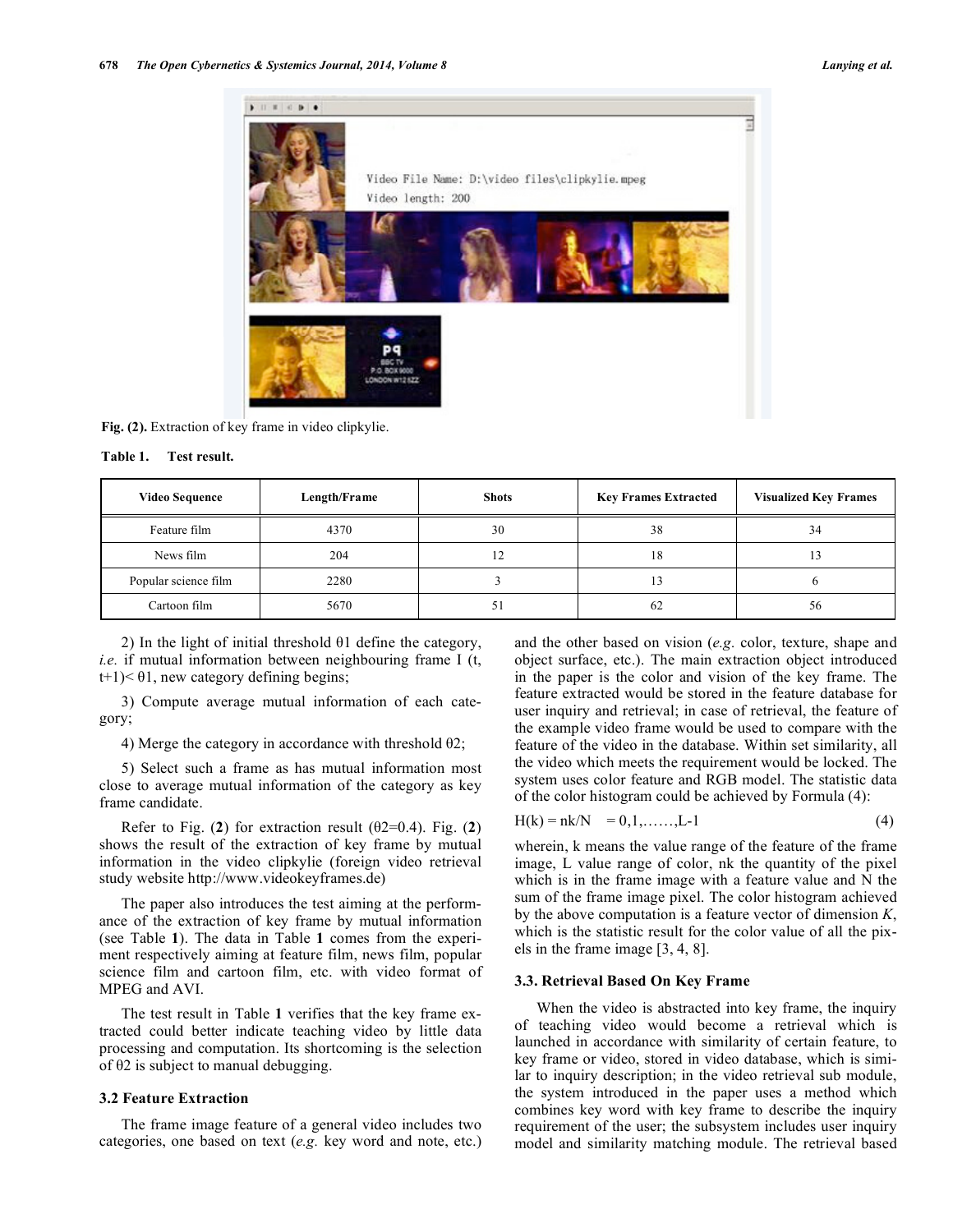#### *Design and Achievement of Teaching Video Retrieval System The Open Cybernetics & Systemics Journal, 2014, Volume 8* **679**

on key word or text uses precise matching of key word or text; the retrieval based on key frame relies on computing and inquiring the similarity matching in terms of visual feature between key frame image (video abstract) and candidate image (video database) [3, 4].

Similarity matching, Euclidean distance function in Formula (5) is used to measure similarity between frame features [3, 4, 8].

$$
d^{2}(x, y) = (x_{1} - y_{1})^{2} + (x_{2} - y_{2})^{2} + ... + (x_{n} - y_{n})^{2} = (x - y)^{T}(x - y)
$$
 (5)

where in, x and y mean image feature vector, and n means dimensions of feature vector.

The user inquiry module in the system could follow the inquiry conditions set by user to execute similarity computation based on video feature and feature provided by user and feature matching. Then, the system would sequence the result in accordance with degree of correlation and deliver the result to user. If a key frame is locked, user may use media player to watch the video clip that the key frame represents.

Fig. (**3**) is a key frame extracted after inquiry of sample video clip or shot. Fig. (**4**) shows post-search partial search result which all contains similar video (a screenshot from

front four similar videos, the result shown sequenced down in terms of similarity, information including video similarity, video size and video format, etc.)



**Fig. (3).** Key frame of animal.

## **CONCLUSION**

The paper designs a teaching video retrieval test system based on key frame. The system functions respectively by foreground and background program. The foreground program is developed respectively with ACCESS and ASP (Active Server Pages), the background program developed with



**Fig. (4).** Result of partial video retrieval based on key frame.